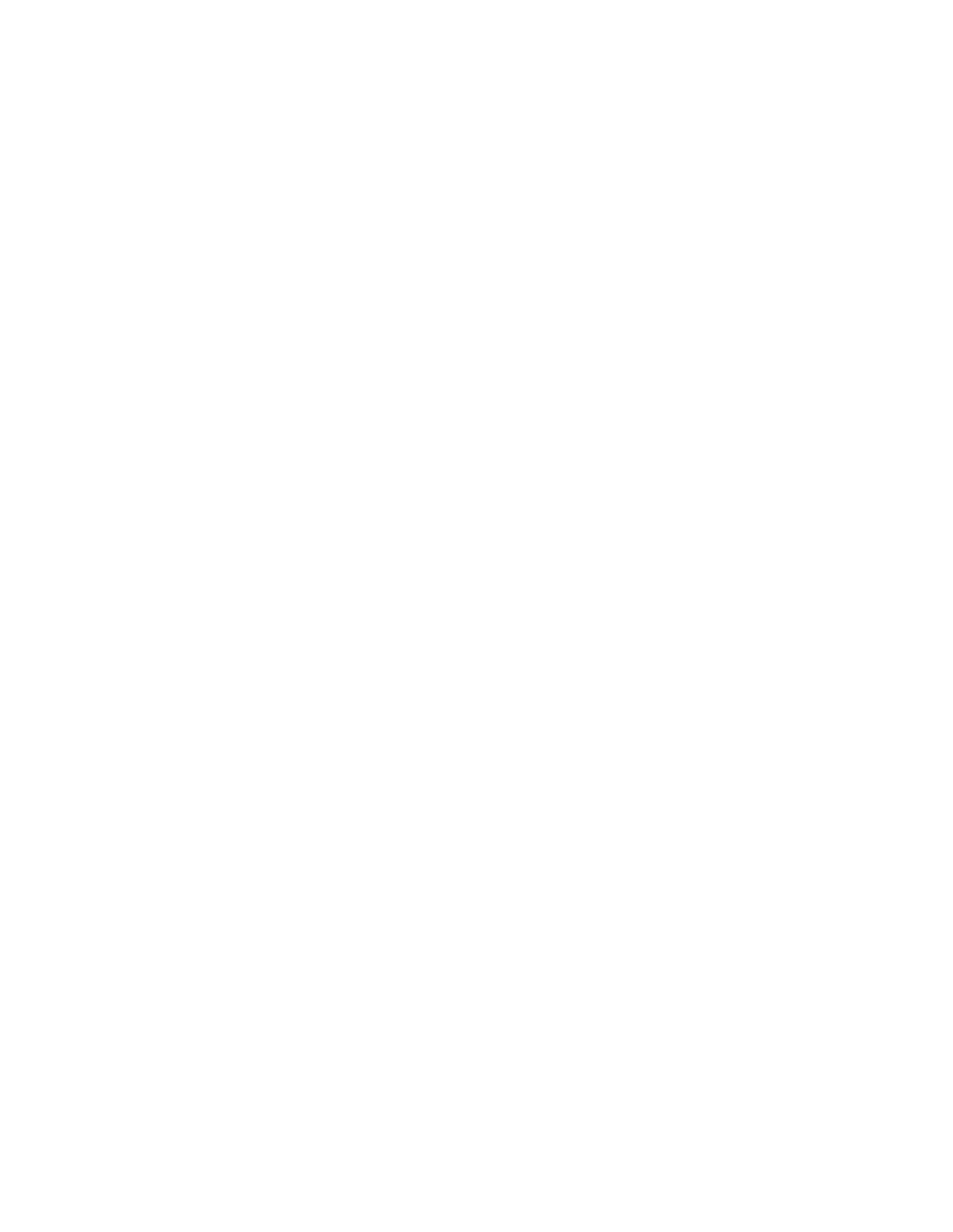| <b>ADMINISTRATION</b>                 |               |            |                  |
|---------------------------------------|---------------|------------|------------------|
| Personnel                             |               |            |                  |
| <b>Salaries</b>                       | \$            | 166,000.00 |                  |
| Health Insurance                      | \$            | 30,000.00  |                  |
| <b>Social Security Contribution</b>   | \$            | 14,000.00  |                  |
| <b>Retirement Contribution</b>        | \$            | 14,000.00  |                  |
| Unemployment Ins                      | \$            | 900.00     |                  |
|                                       |               |            |                  |
|                                       |               |            | \$<br>224,900.00 |
| <b>Contractual Services</b>           |               |            |                  |
| Risk Management Contribution          | \$            | 24,000.00  |                  |
| Telephone                             | \$            | 16,000.00  |                  |
| <b>Travel &amp; Training Expenses</b> | \$            | 500.00     |                  |
| <b>Accounting Services</b>            | \$            | 5,000.00   |                  |
| <b>Legal Services</b>                 | \$            | 15,000.00  |                  |
| Uniforms                              | $\frac{1}{2}$ | 3,000.00   |                  |
|                                       |               |            |                  |
|                                       |               |            | \$<br>63,500.00  |
| Commodities                           |               |            |                  |
| <b>Admin Expenses</b>                 | \$            | 6,000.00   |                  |
|                                       |               |            | \$<br>6,000.00   |
|                                       |               |            |                  |
| Capital Outlay                        |               |            |                  |
|                                       | \$            |            |                  |
|                                       |               |            | \$               |
| <b>Total Capital Outlay</b>           |               |            |                  |
| <b>Other Expenditures</b>             |               |            |                  |
| Miscellaneous Expenses                | \$            | 4,000.00   |                  |
| Municipal Replacement Tax             | $\frac{3}{3}$ | 6,000.00   |                  |
| <b>Bonds</b>                          |               |            |                  |
|                                       |               |            |                  |
| Total other expenditures              |               |            | \$<br>10,000.00  |
|                                       |               |            |                  |
| TOTAL ADMINISTRATION                  |               |            | \$<br>304,400.00 |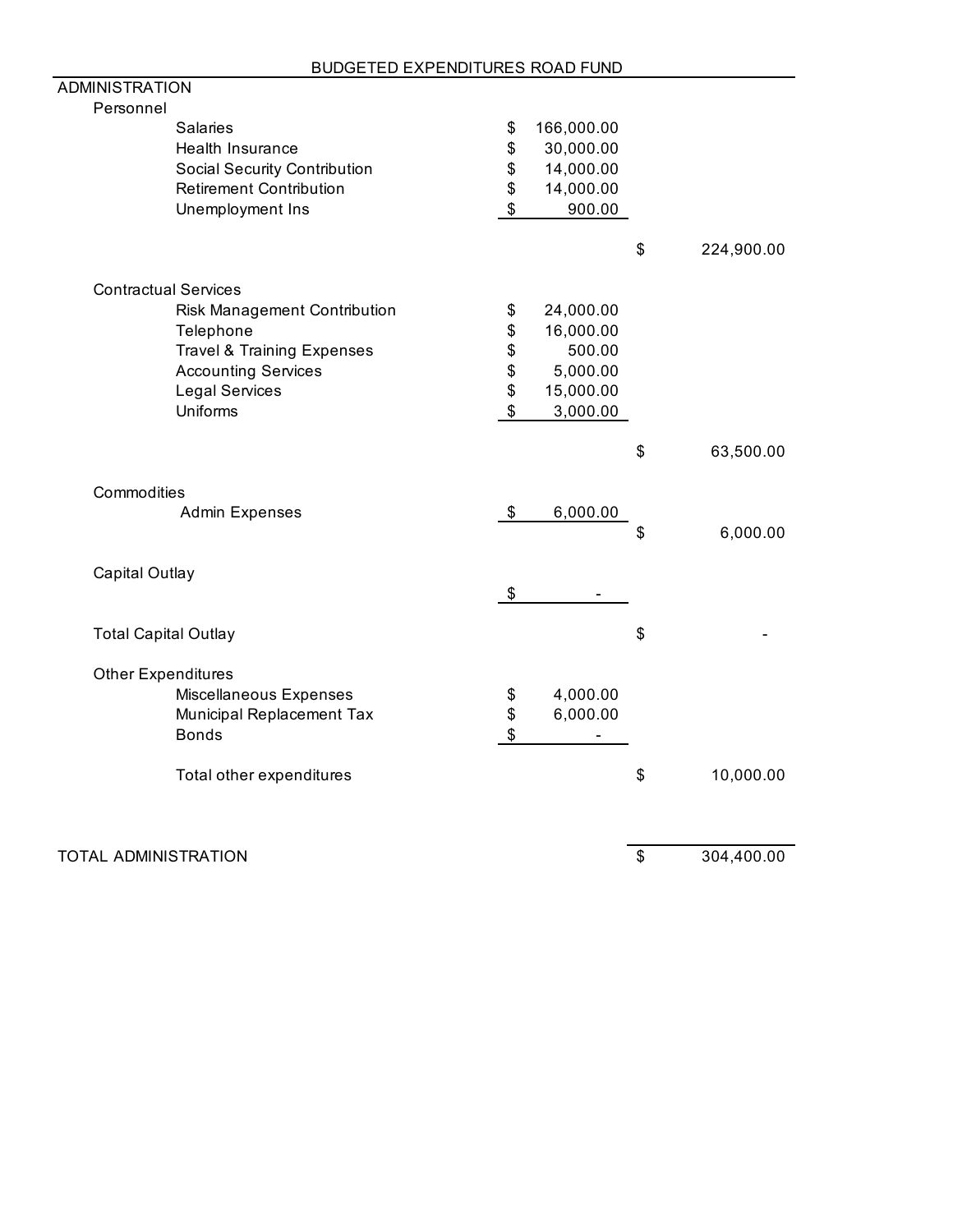# MAINTENANCE

| \$<br>5,000.00<br>Maintenance Service Building<br>\$<br>8,000.00<br>Maintenance Service - Equipment<br>\$<br>Maintenance Service - Road<br>40,000.00<br>\$<br>500.00<br>Maintenance Service - Bridge<br>\$<br>Maintenance Service - Snow Removal<br>1,000.00<br>\$<br><b>Utilities</b><br>35,000.00<br>\$<br>Refuse<br>6,000.00<br><b>Engineering Services</b><br>\$<br><b>Other Professional Services</b><br>15,000.00 |            |
|-------------------------------------------------------------------------------------------------------------------------------------------------------------------------------------------------------------------------------------------------------------------------------------------------------------------------------------------------------------------------------------------------------------------------|------------|
|                                                                                                                                                                                                                                                                                                                                                                                                                         |            |
|                                                                                                                                                                                                                                                                                                                                                                                                                         |            |
|                                                                                                                                                                                                                                                                                                                                                                                                                         |            |
|                                                                                                                                                                                                                                                                                                                                                                                                                         |            |
|                                                                                                                                                                                                                                                                                                                                                                                                                         |            |
|                                                                                                                                                                                                                                                                                                                                                                                                                         |            |
|                                                                                                                                                                                                                                                                                                                                                                                                                         |            |
|                                                                                                                                                                                                                                                                                                                                                                                                                         |            |
|                                                                                                                                                                                                                                                                                                                                                                                                                         |            |
| \$<br>5,000.00<br><b>Building</b>                                                                                                                                                                                                                                                                                                                                                                                       |            |
| \$<br>Equipment<br>5,000.00                                                                                                                                                                                                                                                                                                                                                                                             |            |
| \$                                                                                                                                                                                                                                                                                                                                                                                                                      | 120,500.00 |
| Commodities                                                                                                                                                                                                                                                                                                                                                                                                             |            |
| Automotive Fuel/Oil<br>\$<br>13,000.00                                                                                                                                                                                                                                                                                                                                                                                  |            |
| \$                                                                                                                                                                                                                                                                                                                                                                                                                      | 13,000.00  |
|                                                                                                                                                                                                                                                                                                                                                                                                                         |            |
| \$<br><b>Captial Outlay</b>                                                                                                                                                                                                                                                                                                                                                                                             |            |
| \$                                                                                                                                                                                                                                                                                                                                                                                                                      |            |
| <b>Other Expenditures</b>                                                                                                                                                                                                                                                                                                                                                                                               |            |
| \$<br>Miscellaneous Expenses<br>1,000.00                                                                                                                                                                                                                                                                                                                                                                                |            |
| \$                                                                                                                                                                                                                                                                                                                                                                                                                      | 1,000.00   |
|                                                                                                                                                                                                                                                                                                                                                                                                                         |            |
| TOTAL MAINTENANCE<br>\$                                                                                                                                                                                                                                                                                                                                                                                                 | 134,500.00 |
|                                                                                                                                                                                                                                                                                                                                                                                                                         |            |
| \$<br>TOTAL EXPENDITURES (ADMIN & MAINTENANCE) ROAD FUND                                                                                                                                                                                                                                                                                                                                                                | 438,900.00 |
| TOTAL CASH ON HAND MARCH 31, 2020<br>\$                                                                                                                                                                                                                                                                                                                                                                                 | 545,356.00 |
| ESTIMATED EXPENDITURES AND CASH ON HAND ROAD FUND<br>\$                                                                                                                                                                                                                                                                                                                                                                 | 984,256.00 |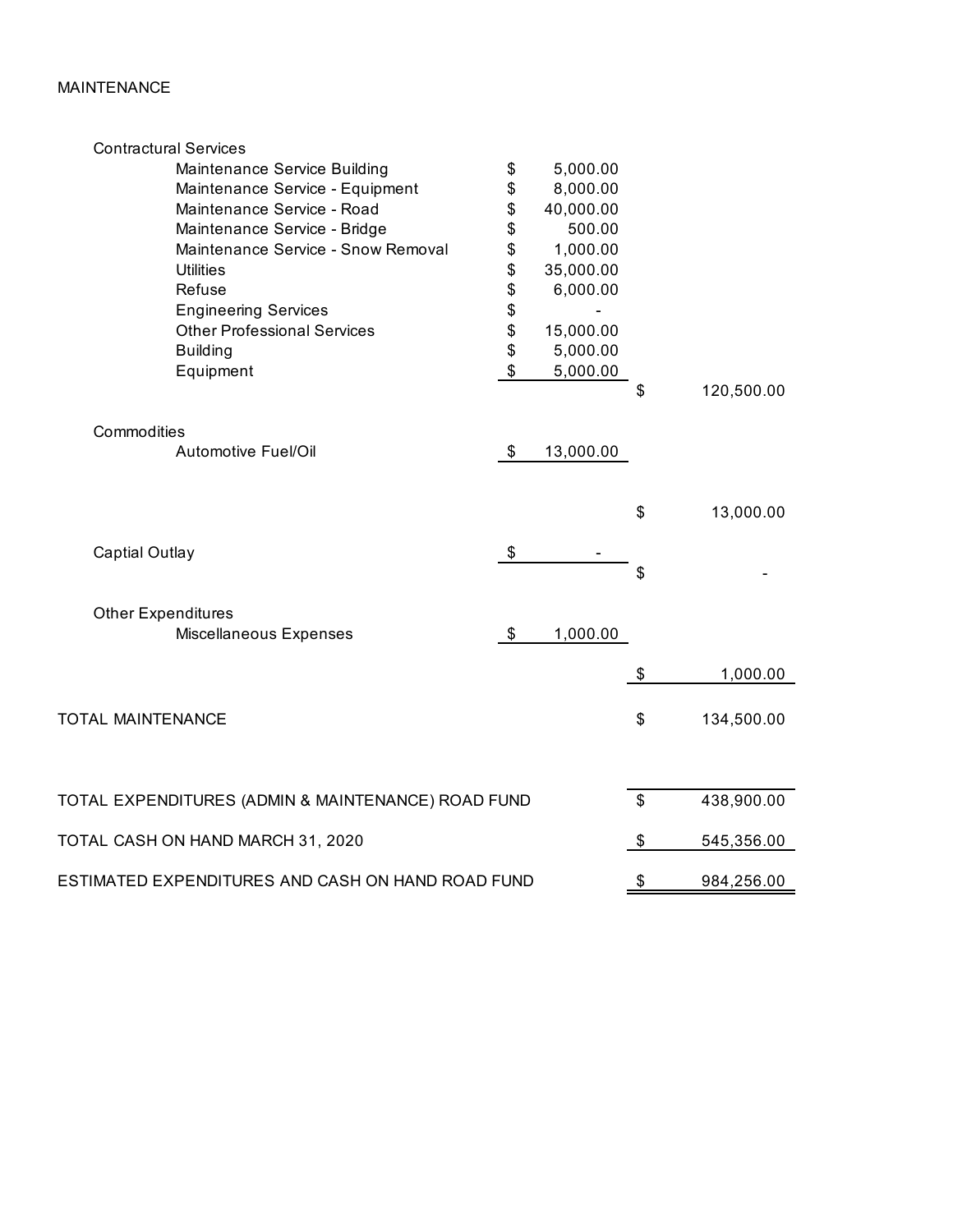## 2. PERMANENT ROAD FUND

| Beginning Balance April 1, 2019                                                                                                                                                                               | \$                                                              | 752,516.00   |
|---------------------------------------------------------------------------------------------------------------------------------------------------------------------------------------------------------------|-----------------------------------------------------------------|--------------|
| TOTAL ESTIMATED REVENUES PERMANENT ROAD FUND<br>Property Tax<br>\$838,800.00<br>Motor Fuel Tax<br>20,000.00<br>\$<br>1,500.00<br>Interest Income<br>$\frac{1}{2}$<br>\$<br>Misc Income<br>500.00<br>Donations |                                                                 |              |
| TOTAL ESTIMATED REVENUES                                                                                                                                                                                      | \$                                                              | 860,800.00   |
| TOTAL ESTIMATED FUNDS AVAILABLE                                                                                                                                                                               | \$                                                              | 1,613,316.00 |
| BUDGETED EXPENDITURES PERMANENT ROAD FUND                                                                                                                                                                     |                                                                 |              |
| Personnel<br><b>Salaries</b><br>\$<br>\$<br><b>Benefits</b><br>\$<br><b>Social Security Contributions</b><br>$\boldsymbol{\mathsf{S}}$<br><b>IMRF</b>                                                         | 300,000.00<br>70,000.00<br>25,000.00<br>25,000.00<br>\$         | 420,000.00   |
| <b>Contractural Services</b><br>Maintenance Service-Road<br>\$<br>\$<br>Drainage<br>\$<br>Road Improvements<br>\$<br><b>Engineering Services</b><br>$\mathfrak{S}$<br><b>Other Profesional Services</b>       | 300,000.00<br>200,000.00<br>45,000.00<br>18,000.00<br>16,000.00 |              |
| Commodities<br>Maintenance Supplies<br>\$<br>\$<br><b>Operating Supplies</b><br>Equipment<br>\$                                                                                                               | \$<br>10,000.00<br>5,000.00<br>200,000.00                       | 579,000.00   |
| \$<br>Capital Outlay                                                                                                                                                                                          | \$<br>\$                                                        | 215,000.00   |
| <b>Other Expenditures</b><br>Miscellaneous Expenses<br>\$                                                                                                                                                     | 500.00<br>\$                                                    | 500.00       |
| TOTAL EXPENDITURES PERMANENT ROAD                                                                                                                                                                             | \$                                                              | 1,214,500.00 |

ESTIMATED EXPENDITURES AND CASH ON HAND PERMANENT ROAD  $\frac{\$ 1,613,316.00}{}$ 

TOTAL CASH ON HAND MARCH 31, 2020 **\$** 398,816.00